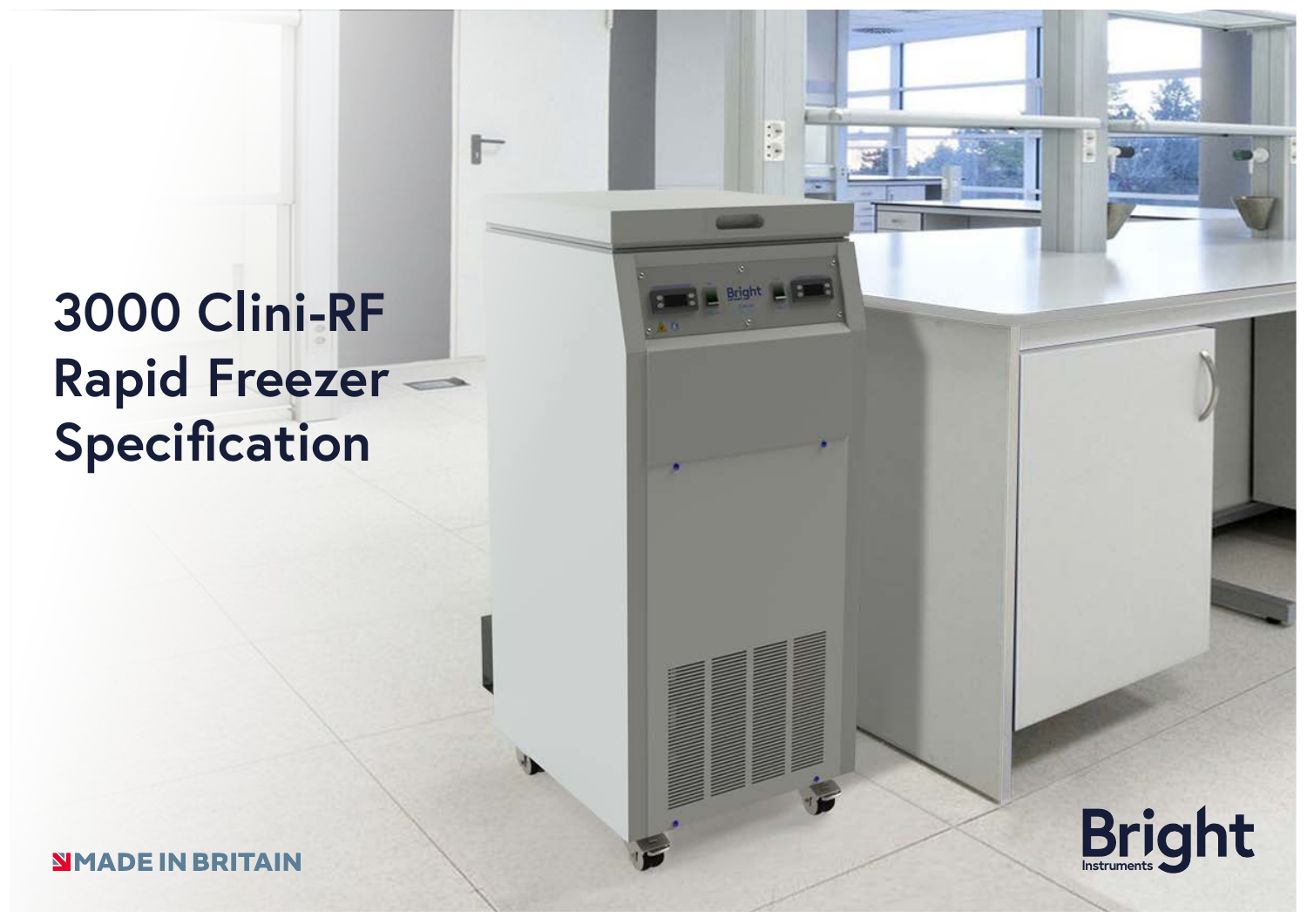The Bright Clini-RF is a small, free standing, top opening, and ultra low temperature freezer. Its function is to rapidly freeze tissue specimens ready for cryotomy or for storage. Inside the Clini-RF are two cylindrical chambers, the upper chamber is held at -40°C and the lower at -80°C.

The lower chamber can be filled with 3M's Novec HFE-7100, into which specimens can be immersed. Alternatively, an aluminium block can be incorporated into which a specimen holder or chuck can be fitted. The upper chamber is used as a short term storage area for specimens after they have been initially frozen in the lower chamber.

A seven day timer can be fitted to the Clini-RF and is available as an accessory. This means that during the hours when the Clini-RF is not being used it can be run in a 'standby' mode with both the upper and lower chambers running at -40°C, thus saving power. At the start of the working day it can be switched to its normal operating mode and the lower chamber can be brought down to -80°C.

## **Introduction Features and Benefits**

- Replaces liquid nitrogen freezing systems
- Replaces carbon dioxide freezing systems of all types
- Offers a distinct improvement in laboratory safety
- Easy to use, therefore little operator training
- Upper chamber available for storage at  $-40^{\circ}$ C
- Hold 3M's Novec Engineered Fluid HFR-7100 for immersion of specimens Typical tissue cooling rate of 0.5°C/s

#### **Standard accessories include:**

- Cryo-M-Bed
- Cooling block removal tool
- Allen key
- Spare set of fuses
- Operating manual



The lower chamber is pictured here containing the aluminium block for quick freezing.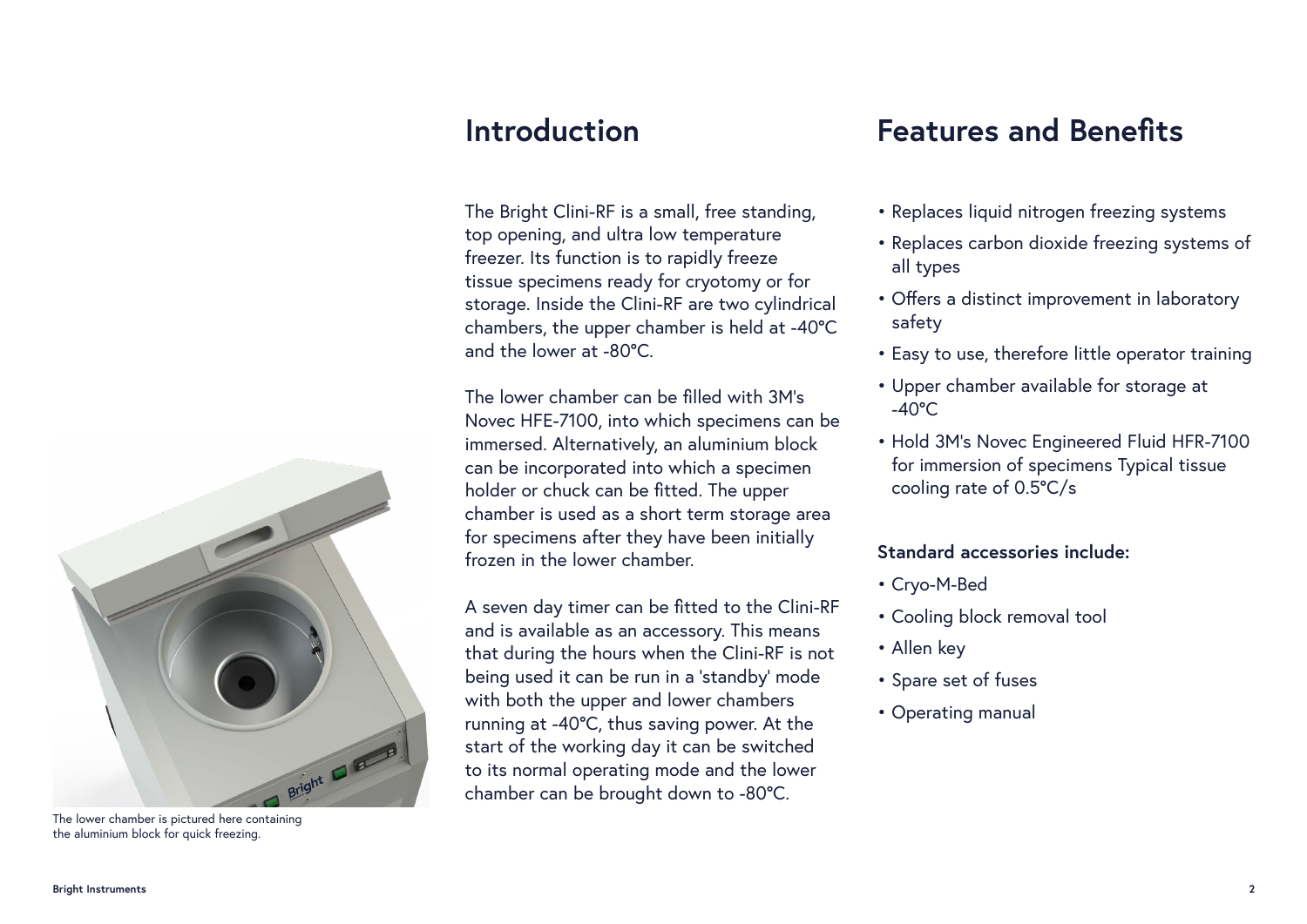

**Weights vary according to specification of instrument**

 $A\subset \mathbb{R}$  and  $A\subset \mathbb{R}$  and  $A\subset \mathbb{R}$  and  $A\subset \mathbb{R}$  and  $A\subset \mathbb{R}$  and  $A\subset \mathbb{R}$  and  $A\subset \mathbb{R}$  and

 $A_{\rm{NLO}}$  and  $A_{\rm{NLO}}$  and  $A_{\rm{NLO}}$  and  $A_{\rm{NLO}}$  and  $A_{\rm{NLO}}$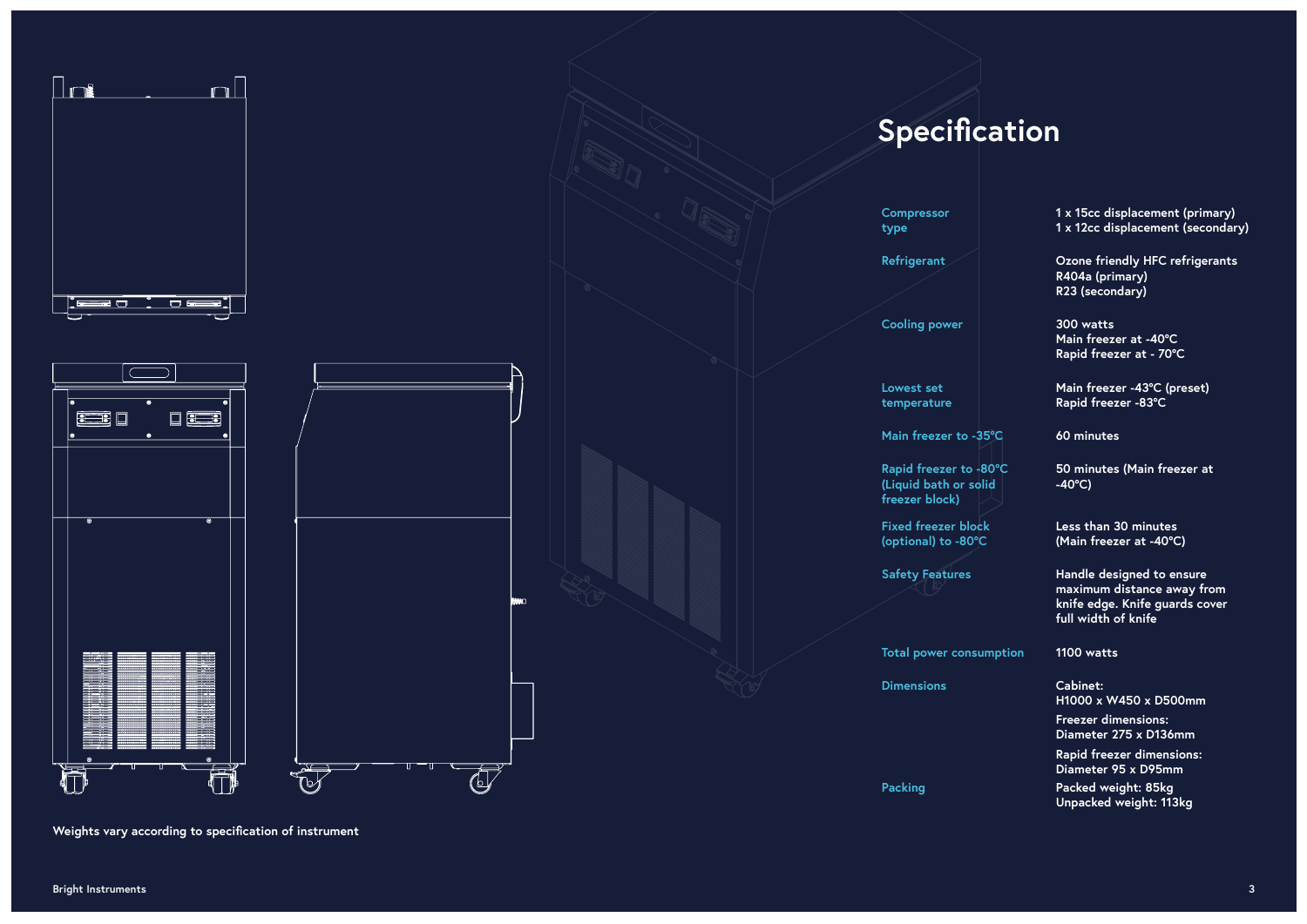# **3000 Clini-RF Rapid Freezer**

**Order List 202**1

| <b>PRODUCT</b>                                 |                                                                                                                                                                                                                                                                                                                                                               |
|------------------------------------------------|---------------------------------------------------------------------------------------------------------------------------------------------------------------------------------------------------------------------------------------------------------------------------------------------------------------------------------------------------------------|
| Code                                           | Description                                                                                                                                                                                                                                                                                                                                                   |
|                                                | ULTRA LOW TEMPERATURE RAPID FREEZERS                                                                                                                                                                                                                                                                                                                          |
| 3000-001                                       | Clini-RF Rapid Freezer for 220/240V AC, 50/60Hz                                                                                                                                                                                                                                                                                                               |
|                                                | Standard accessories include:<br>Complete with:<br>• Rapid freezer tank to<br>• Cryo-M-Bed embedding.<br>$-80^{\circ}$ C.<br>compound.<br>• -30°C freezer area for<br>• Cooling block removal tool.<br>short term storage of<br>• Allen Key.<br>• Spare set of fuses.<br>specimens.<br>• Removeable block.<br>• Operating manual.<br>• Object holder adaptor. |
| 3000-002                                       | Clini-RF Rapid Freezer for 110/115V AC, 50/60Hz<br>Same features & accessories as 3000-001                                                                                                                                                                                                                                                                    |
| /T                                             | Clini-RF Rapid Freezer Timer (optional feature)<br>For all models of the Clini-RF, 7 day timing facility, complete with operating<br>instructions.                                                                                                                                                                                                            |
| /VTC                                           | Clini-RF Rapid Freezer Variable Temperature Control<br>(optional feature)<br>For all models of the Clini-RF, variable temperature control for temperatures<br>above -80°C.                                                                                                                                                                                    |
| 57807                                          | <b>Stainless Steel Beaker</b>                                                                                                                                                                                                                                                                                                                                 |
| 57807-1                                        | <b>Stainless Steel Metal Strainer with lid</b><br>Recommended for use with 3M's Novec 7100                                                                                                                                                                                                                                                                    |
| <b>CRYOSTAGE - REFRIGERATED FREEZING STAGE</b> |                                                                                                                                                                                                                                                                                                                                                               |
| 8000-208-01                                    | Cryostage Freezing Stage for 220/240V AC, 50/60Hz                                                                                                                                                                                                                                                                                                             |
|                                                | Complete with:<br>Standard accessories include:<br>• 130 x 90mm stage.<br>• Cryo-M-Bed embedding.<br>• Freezing to -30°C.<br>compound.<br>• Spare set of fuses.<br>• Heater for easy removal of<br>specimen debris.<br>• Operating manual.                                                                                                                    |
| 8000-208-02                                    | Cryostage Freezing Stage for 110/115V AC, 50/60Hz<br>Same features & accessories as 8000-208-01                                                                                                                                                                                                                                                               |

#### **PRODUCT**

| <b>Description</b>                                                                                                                                                                                                                                                                                                                                                     |  |  |
|------------------------------------------------------------------------------------------------------------------------------------------------------------------------------------------------------------------------------------------------------------------------------------------------------------------------------------------------------------------------|--|--|
| SOLID STATE FREEZER WITH PELTIER DEVICE                                                                                                                                                                                                                                                                                                                                |  |  |
| Solid State Freezer for 220/240V AC, 50/60Hz                                                                                                                                                                                                                                                                                                                           |  |  |
| Standard accessories include:<br>Complete with:<br>$\cdot$ 40 x 40mm stage.<br>• Cryo-M-Bed embedding.<br>• Freezing to -25°C<br>compound.<br>• Cooling block removal tool.<br>• Temperature control is<br>by current limit to Peltier<br>• Allen Key.<br>• Spare set of fuses.<br>device.<br>• Safety cut-out to detect<br>• Operating manual.<br>low water pressure. |  |  |
| Solid State Freezer for 110/115V AC, 50/60Hz<br>Same features & accessories as 53024-01                                                                                                                                                                                                                                                                                |  |  |
| <b>Solid State Filters</b>                                                                                                                                                                                                                                                                                                                                             |  |  |
| <b>Cooling Water Re-circulator</b><br>(for Solid State Freezer (240v 50/60Hz only).<br>Removes the reliance on close proximity to a sink and water supply while preventing<br>water loss and is subsequently environmentally friendly.                                                                                                                                 |  |  |
|                                                                                                                                                                                                                                                                                                                                                                        |  |  |

**Office:** Bright Instruments LTD Burnett House, Lakeview Court Ermnie Business Park, Huntingdon Cambridgeshire, PE29 6UA

**Telephone: +44 (0) 808 168 9697 Web: brightinstruments.comMADE IN BRITAINS** 

**\*Included in standard order | \*\*Not included in overseas orders. VAT not included - E & OE**